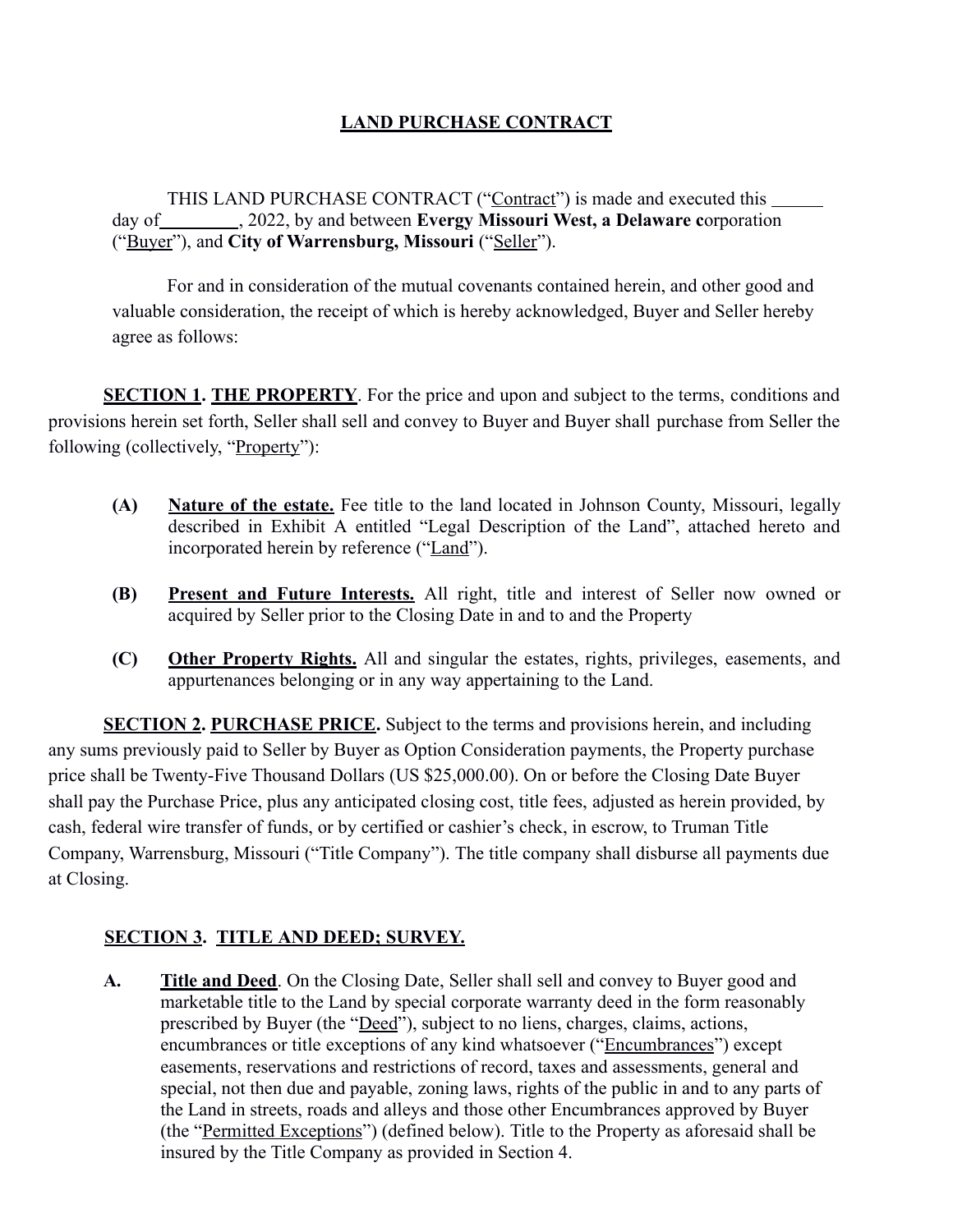- **B. Survey**. Buyer shall, at Buyer's sole expense, obtain a current ALTA survey of the Property (the "Survey") sufficient to enable the Title Company to delete the standard exceptions relating to survey matters.
- **C. Insured Protection Letter.** If requested by Buyer, Title Company shall provide Buyer an Insured Protection or Closing Protection Letter satisfactory to Buyer no less than seven business days prior to the Closing Date, at Buyer's expense.

## **SECTION 4. TITLE INSURANCE.**

- **A. Commitment and Title Policy**. Buyer shall, at Buyer's sole expense, obtain a title insurance commitment (the "Commitment") issued by Title Company, pursuant to which the Title Company shall agree to issue to Buyer, at Buyer's sole expense, an owner's policy of title insurance (the "Title Policy") on a 2021 ALTA OWNER'S POLICY form in the amount of the Purchase Price, insuring marketable fee simple title to the Property in Buyer upon recording of the Deed, subject only to the Permitted Exceptions. Insurance requirements and exceptions shall be listed on distinctly separate schedules, for example "Schedule B-1 and Schedule B-2". A copy of the Commitment shall be provided to Seller upon Seller's request.
- **B. Title Defects**. Buyer shall notify Seller of any Encumbrances or Survey matters Buyer reasonably finds objectionable within 30 days after receipt of the Commitment or within 30 days after receipt of the Survey as the case may be, and Seller shall have until Closing to use its reasonable efforts to remove such Encumbrances or cure such Survey matters as are susceptible of being removed or cured (whether by removal of the defect or insuring against the same in the Title Policy) and Seller shall not, however, be required to institute any court action to attempt to remove such objection or objections, nor shall Seller be required to expend any monies in excess of One Thousand Dollars (\$1,000.00) to attempt to remove such objection or objections. If Seller does not so remove such Encumbrances or cure such Survey matters, then Buyer shall have the option of either (i) waiving its objection(s) and completing this transaction and accepting such title as Seller is able to convey, without reduction of the Purchase Price (unless such Encumbrances are liens or encumbrances for ascertainable amounts, in which event the amounts thereof shall be deducted from the Purchase Price), or (ii) terminating this Contract, in which event neither party shall have any further obligation to the other hereunder. Any Encumbrance not objected to by Buyer, or initially objected to but later accepted by Buyer, along with easements, reservations and restrictions of record, taxes, and assessments, general and special, not then due and payable, zoning laws, rights of the public in and to any parts of the Land in streets, roads and alleys shall be deemed a " Permitted Exception."
- **C. Seller's Title Documents.** Seller shall acknowledge and deliver or cause to be executed, acknowledged, and delivered to the Title Company, on or before the Closing Date, such affidavits and other documents as the Title Company shall reasonably require as a condition to issuance of the Title Policy in the form herein provided (collectively, "Seller's Title Documents")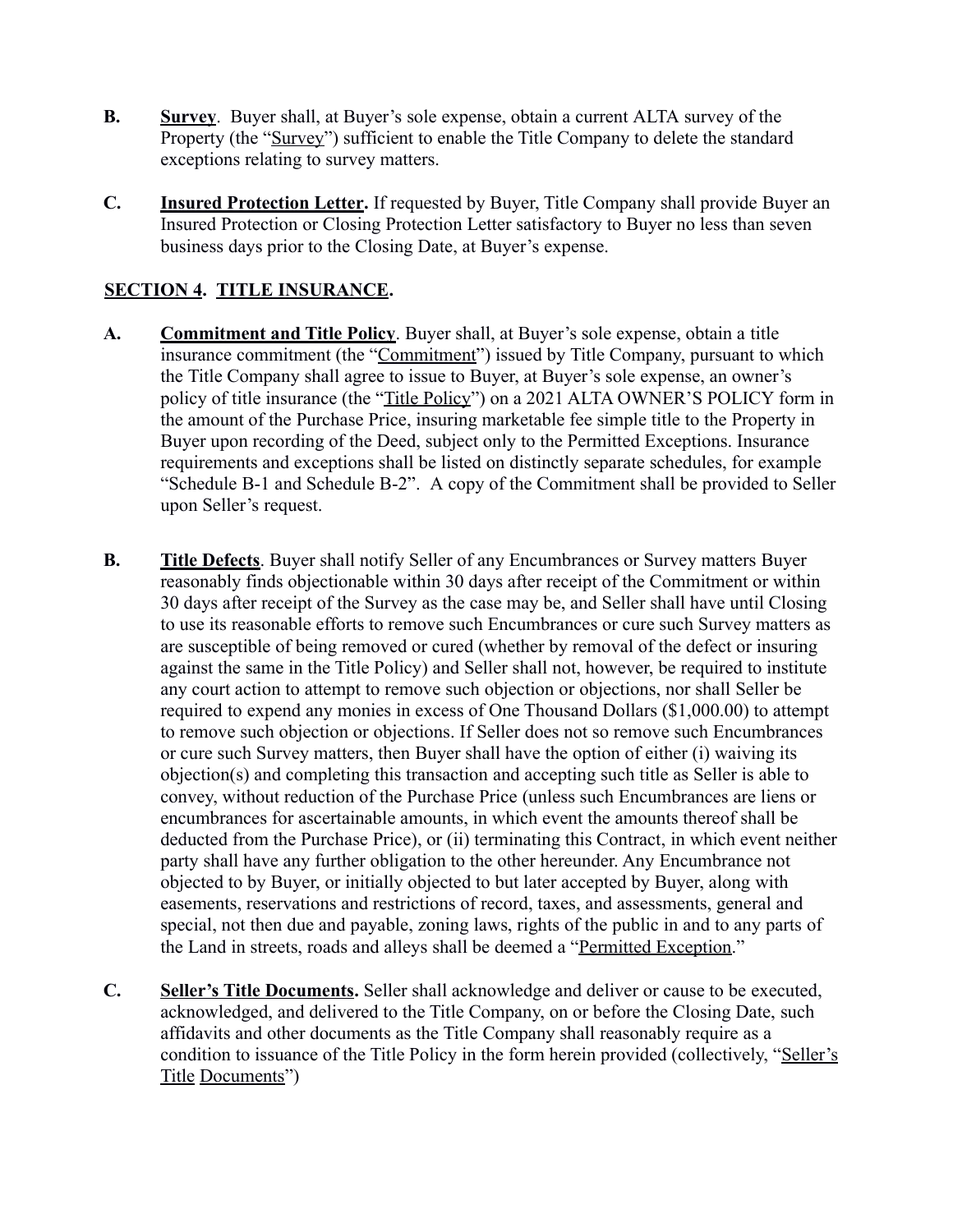### **SECTION 5. REPRESENTATIONS AND WARRANTIES.**

- **A. By Seller**. Seller represents and warrants to Buyer the following as of the date hereof and as of the Closing Date:
- **(1) Taxes and Assessments**. That to the best of Seller's knowledge there are no special assessments, fees, or charges (including any "impact fees" or charges in the nature thereof) of any kind or nature whatsoever currently levied or assessed or pending or contemplated against the Property by any governmental authority having jurisdiction of the Property.
- **(2) Environmental Compliance**. To the best of Seller's knowledge, and during Seller's ownership:
	- **(a)** That the Property and the use and operation thereof have been and are currently in compliance with all applicable laws, ordinances, rules, and regulations (including consent decrees and administrative orders) relating to public health, safety, or protection of the environment or natural resources all as now and hereafter amended (collectively, "Environmental Laws").
	- **(b)** That (i) no known release, generation, discharge, manufacture, treatment, transportation, or disposal of Hazardous Material has occurred or is occurring on, in, under (including the underlying groundwater) or from the Property, (ii) no known Hazardous Material is or has been stored or otherwise located on, in or under the Property, and (iii) there have been and are no known underground storage tanks present on the Property. Without limitation of the foregoing, Seller will immediately notify Buyer in writing in the event that any Hazardous Material has been or is threatened to be released, discharged, generated, manufactured, treated, disposed of, transported or stored on or about the Property on or before the Closing Date.
	- **(c)** That there are no pending or threatened (i) requests for information, actions or proceedings from or by any governmental agency or any other person or entity regarding the condition or use of the Property or the release, generation, discharge, manufacture, treatment, transportation or disposal of Hazardous Material on, in, under or from the Property, or regarding any Environmental Law, or (ii) liens or governmental actions, notices of violations, notices of noncompliance or other proceedings of any kind involving Environmental Laws with respect to the Property. Seller shall immediately notify Buyer in writing and provide copies upon receipt of all written complaints, claims, citations, demands, inquiries, reports, or notices relating to the condition of the Property or compliance with Environmental Laws (collectively, "Environmental Notices") received after the date hereof.
	- **(d)** That for purposes of this Agreement, " Hazardous Material" means (i) any chemicals, materials, substances or wastes which are now or hereafter become defined as or included in the definition of "hazardous substances," "hazardous materials," "toxic substances," "extremely hazardous substances," "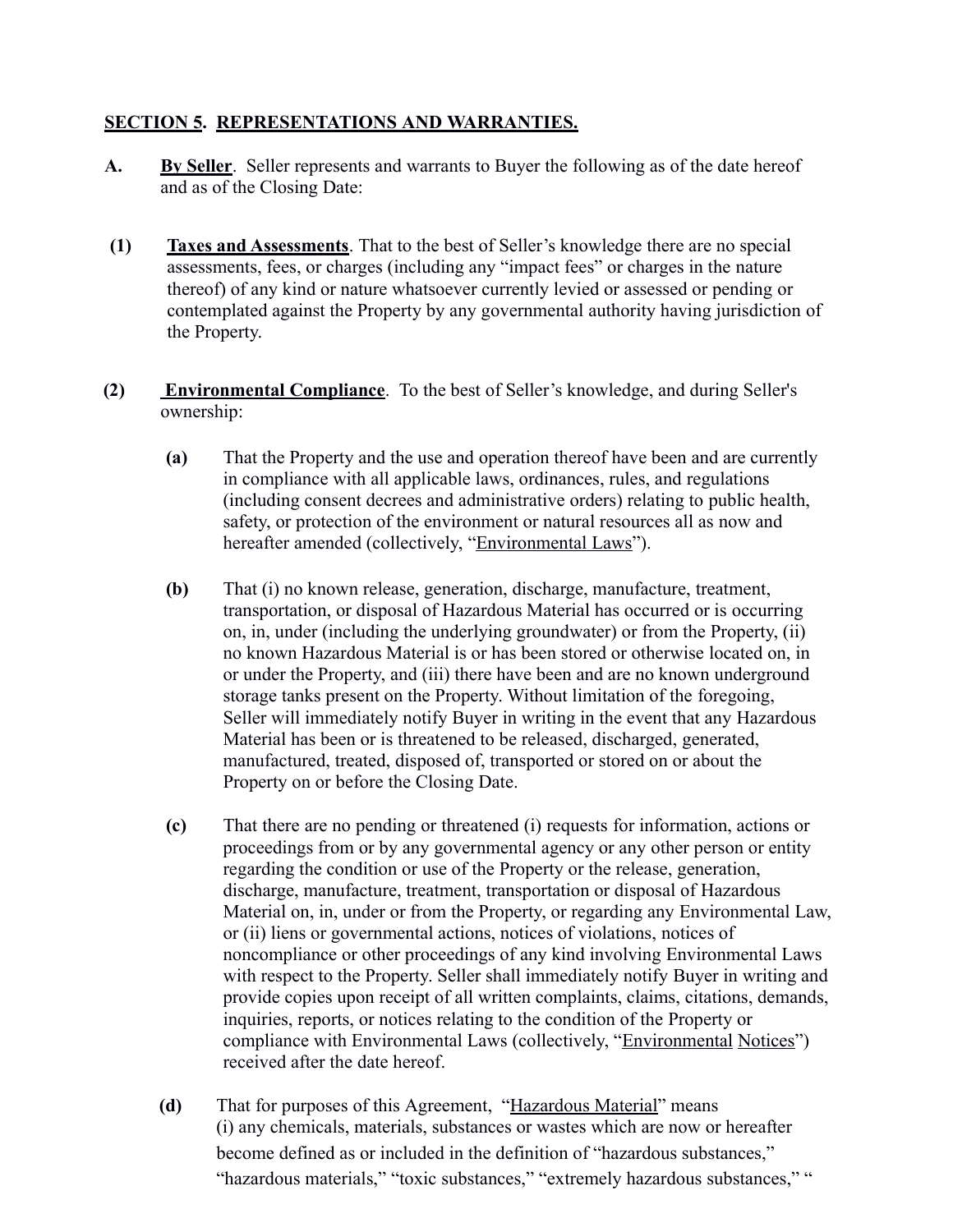toxic pollutants," or words of similar import, under any Environmental Law; (ii) any petroleum, petroleum products (including, without limitation, crude oil or any fraction thereof), natural gas, natural gas liquids, liquefied natural gas or synthetic gas useable for fuel (or mixtures of natural gas and such synthetic gas) or oil and gas exploration or production waste, polychlorinated biphenyls ("PCBs"), asbestos-containing materials, mercury and lead-based paints; and (iii) any other chemicals, materials, substances, or wastes, exposure to which is prohibited, limited or regulated by any government or regulatory authority.

- **(3) Status of Seller**. That this Contract is duly authorized, executed and delivered by and binding upon Seller; and that Seller has the capacity and authority to enter into this Contract and to consummate the transactions herein and therein contemplated.
- **(4) Default**. That to the best of the Seller's current, actual knowledge, Seller is not in default in respect of any of its obligations or liabilities pertaining to the Property. To Seller's actual knowledge, conveyance of the Property to Buyer and the consummation of the transactions described in this Contract will not breach any other agreement, written or oral, to which Seller is a party.
- **(5) Litigation; Condemnation**. That there are no actions, suits or proceedings pending, or, to the best of Seller's current, actual knowledge, threatened, before or by any judicial body or any governmental authority, against or affecting Seller or the Property; and that to the best knowledge of Seller, there is no existing, proposed or contemplated eminent domain or similar proceeding which would affect the Property in any way whatsoever.
- **(6) FIRPTA.** That Seller is not a "foreign corporation", "foreign partnership" or "foreign estate" as those terms are defined in the Internal Revenue Code of 1986, as amended, and that Seller will furnish to Buyer such further assurances with respect to this representation and warranty as Buyer shall reasonably request.
- **(7) Possessors.** There are no written or oral leases, agreements, or rights of occupancy in force relating to the Property or any such right with respect to the Property. From the date the Option Agreement is fully executed through and including the Closing or termination of this Contract as provided herein, Seller will not lease, rent or convey all or any portion of the Property or any interest therein, or enter into any agreement granting to any person or entity any right with respect to the Property without the prior written consent of Buyer.

Notwithstanding anything to the contrary in this Contract, the representations and warranties of Seller set forth herein shall survive Closing.

- **B.** By Buyer. Buyer represents and warrants to Seller that, as of the date hereof and as of the Closing Date:
- **(1) Status of Buyer.** This Contract is duly authorized, executed and delivered by and binding upon Buyer, and that Buyer has the capacity and authority to enter into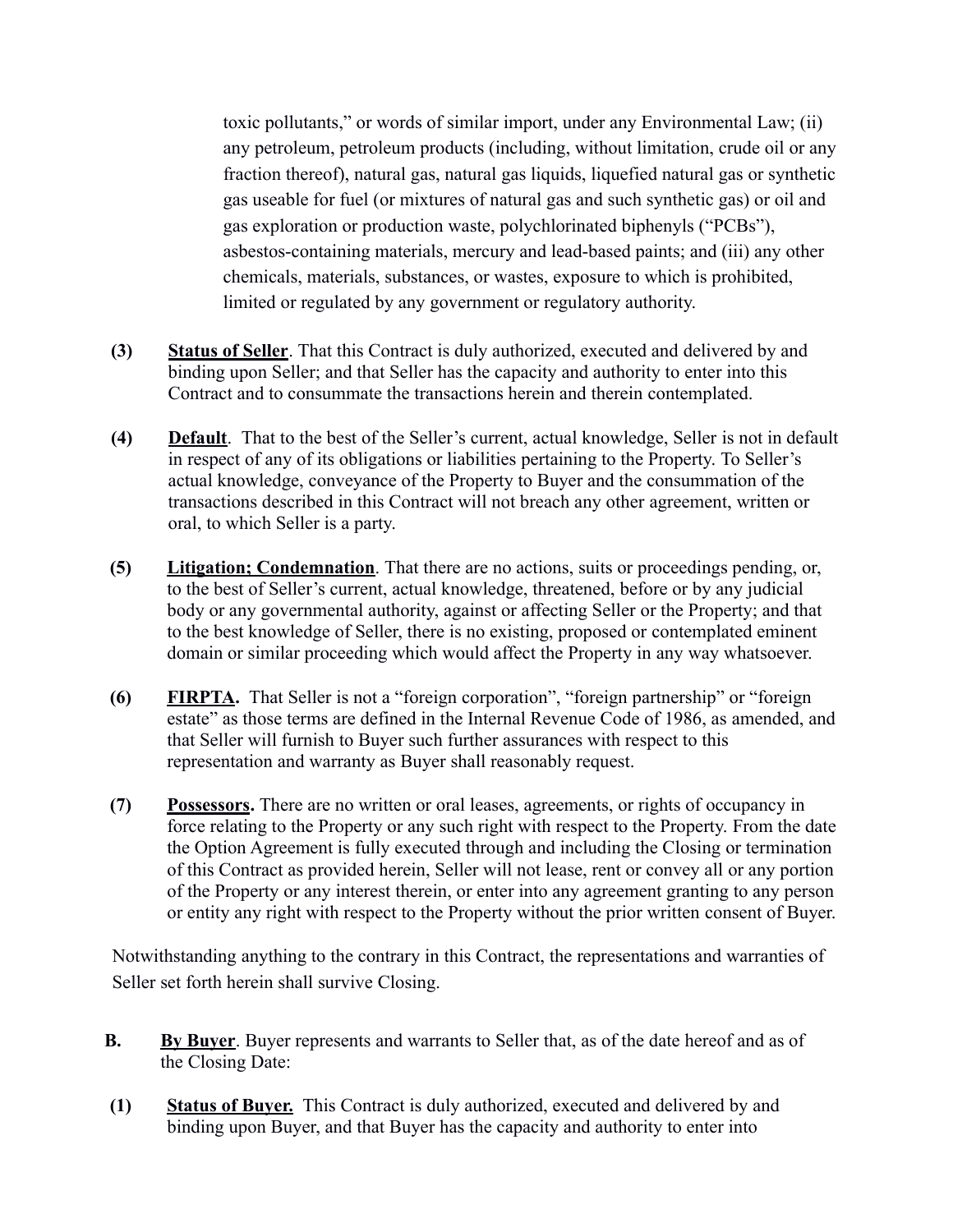this Contract and to consummate the transactions herein contemplated.

 **SECTION 6**. **TAXES AND ASSESSMENTS; TRANSFER TAXES**. As Seller is a governmental entity, there are not taxes or special assessments imposed on the Property through the date of Closing. Any taxes or special assessments owed on the Property from and after Closing shall be the responsibility of Buyer.

**SECTION 7. CONDEMNATION.** If, prior to the Closing Date, any material portion of the Property shall be condemned by governmental or other lawful authority, Buyer shall have the option of (a) completing the purchase, in which event all of the condemnation proceeds attributable to the Land shall be payable to Buyer, or if such proceeds are not then available, Seller shall assign all claims therefore to Buyer, or (b) canceling this Contract and all obligations of Buyer hereunder.

**SECTION 8. CLOSING.** In the event that any authority having jurisdiction shall deny or announce intent to deny any zoning, building or land use permit reasonably required by Buyer, Buyer shall have the right to terminate this contract without any further liability.

- **A. Closing Date**. Provided all conditions to closing set forth in this Contract have been satisfied or waived by Buyer, and this Contract has not been terminated by either party in accordance with provisions herein set forth, the transaction contemplated herein shall be closed on or before the date that is sixty (60) days from the date of this Contract or such other date agreed upon in writing by Buyer and Seller, subject to any extensions mutually agreed upon in writing by the parties. Such date for the closing of title is herein called the "Closing Date".
- **B.** Closing Procedure. The transaction contemplated herein shall be closed in escrow through the Title Company in accordance with the following procedure:
- **(1) Delivery of Documents by Seller.** On or before the Closing Date, Seller shall deliver or cause to be delivered to the Title Company all documents necessary for Title Company to provide acceptable title to Buyer, including the following:
	- **(a)** Full releases of all mortgages, deeds of trust and other financing instruments affecting the Land, duly executed by the holders thereof, acknowledged and in proper form for recording;
	- **(b)** The Deed.
	- **(c)** Seller's Title Documents; and
	- **(d)** Such other documents, instruments, certificates, and assurances as shall be required by the provisions of this Contract.
- **(2) Deliveries by Buyer.** On or before the Closing Date, Buyer shall deliver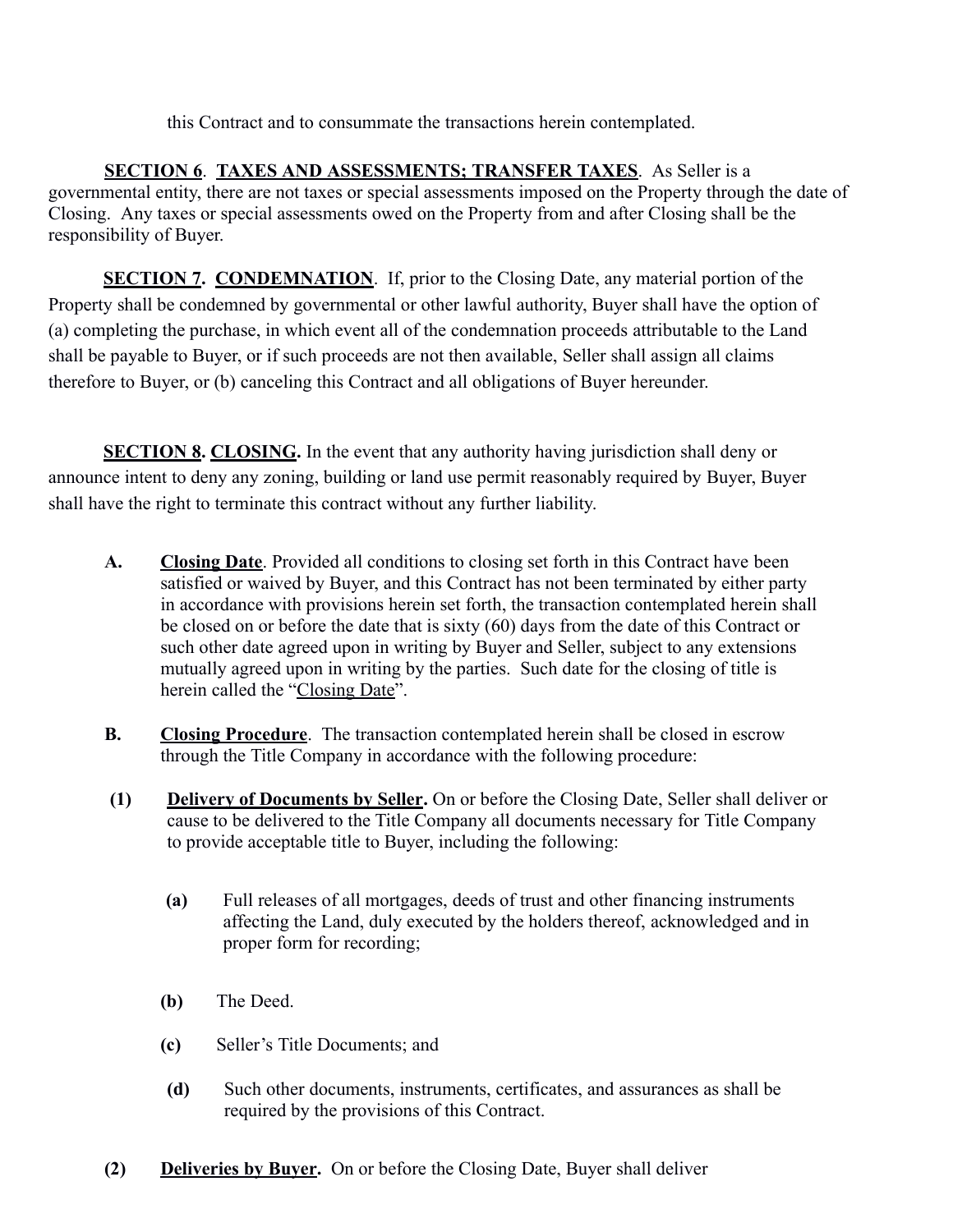or cause to be delivered to the Title Company the following:

- **(a)** The Purchase Price due at closing, adjusted as herein provided, plus the aggregate amount of closing costs for which Buyer is responsible as provided herein, all as shown on Buyer's closing statement; and
- **(b)** Such other documents, instruments, certificates, and assurances as shall be required by the provisions of this Contract.
- **(c)** Closing instructions, if desired by Buyer.

**SECTION 9. POSSESSION**. Exclusive possession of the Land shall be delivered to Buyer on the Closing Date.

### **SECTION 10. INSPECTION OF PROPERTY.**

- **A. Access; Objections; Indemnity**. From the date of this Contract until the Closing Date, Buyer and its agents and designees shall, at Buyer's sole expense, have the right to go upon the Property, at reasonable times and upon reasonable notice to Seller, for the purpose of inspecting the same and making such tests, inquiries, and examinations as Buyer in its sole discretion shall deem necessary. Buyer shall hold harmless, indemnify, and defend Seller from and against any liability, loss or damage arising out of Buyer's access to the Land for the purpose of making such tests, inquiries and examinations and from any and all liability or damage (including, but not limited to attorney's fees and court costs) to any person(s) or property suffered as a result of any physical injury or property damage caused by Buyer's entry, testing, investigation or inspection of the Land. If in Buyer's sole discretion there is any reasonably objectionable condition relating to the Land, then Buyer shall have the right to terminate the Contract by giving notice to Seller prior to the Closing Date, in which case this Contract shall terminate, all money in escrow shall be returned and the parties shall have no further rights or obligations hereunder.
- **B. " As Is" Condition**. Other than Seller's representations and warranties set forth in Section 5 above together and with any representations made to Buyer's environmental report provider, and those set forth in any instrument delivered to Buyer at Closing, Seller make no representations or warranties as to the condition of the Land or any improvements thereon, and Buyer acknowledges that it is purchasing the Land in its "as is" condition, with all defects, if any.

**SECTION 11. BROKERAGE**. Buyer is not represented by an independent broker and no commission shall be due to any party on behalf of Buyer. Seller shall timely disclose, utilizing KCRAR or equivalent forms any agent, broker or finder acting on behalf of Seller. Seller alone shall be responsible for any such commissions (including related fees and other costs), due to any party acting for Seller in this transaction. Seller may elect to pay any such commissions (including related fees and other costs) to its broker, agent, or finder at Closing, but Closing shall not be conditioned or delayed upon the payment of such amounts due, and Buyer shall have no liability for same.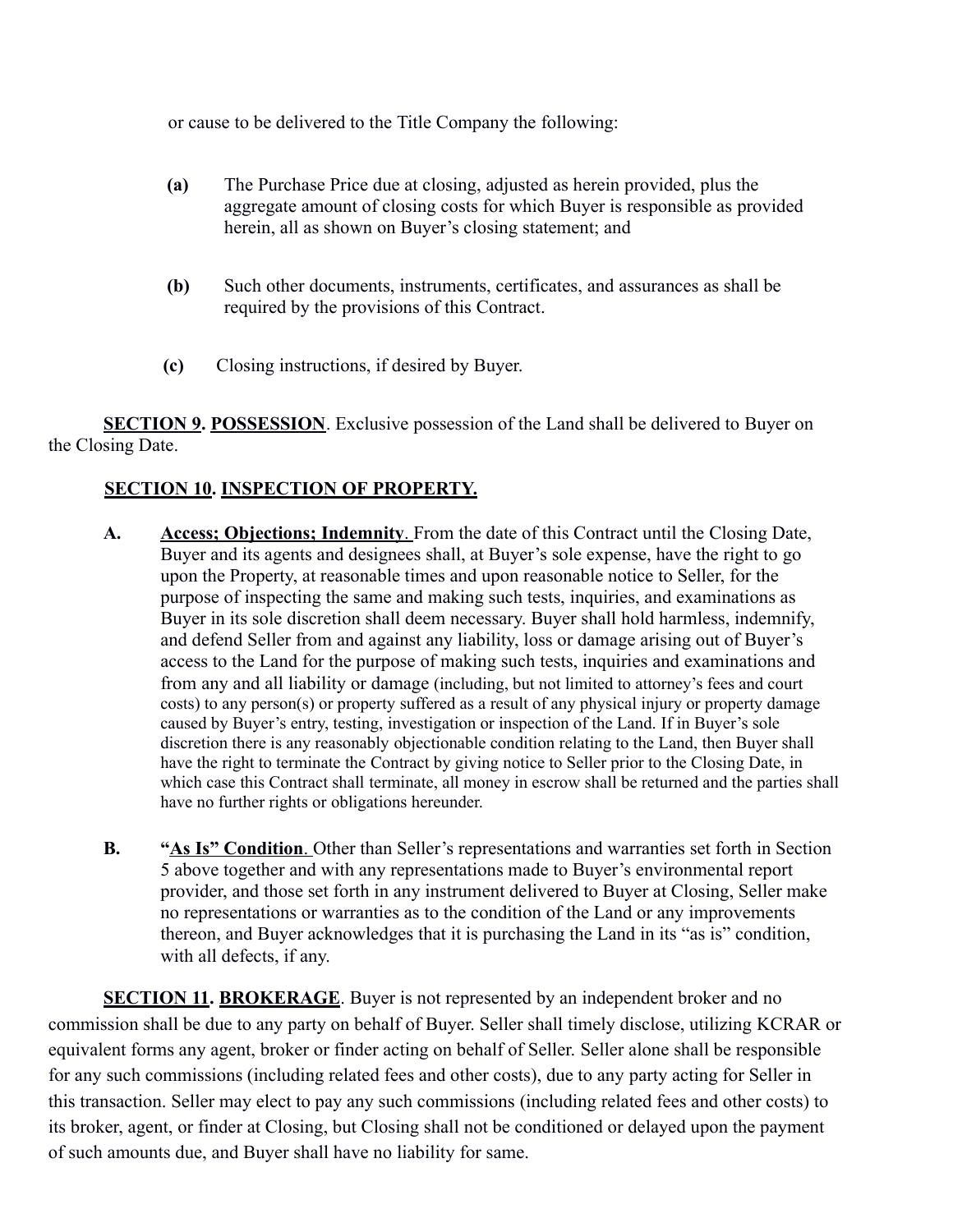**SECTION 12. DEFAULT AND REMEDIES** Seller or Buyer shall be in default under this Contract if either fails to comply with any material covenant, agreement or obligations within any time limits required by this Contract. Following a default by either Seller or Buyer under this Contract, the other party shall have the following remedies:

- (a) If Seller defaults, Buyer may (i) specifically enforce this Contract and recover damages suffered by Buyer as a result of the delay in the acquisition of the Land; or (ii) terminate this Contract by written notice to Seller. Additionally, Buyer shall be entitled to receive any payments previously paid into escrow by Buyer and to recover any Option Consideration payments previously paid to Seller with interest at the statutory rate from the time of default until the time of payment and pursue any remedy and damages available at law or in equity.
- (b) If Buyer defaults, Seller may (i) specifically enforce this Contract and recover damages suffered by Seller as a result of the delay in the sale of the Land, or pursue any other remedy and damages available at law or in equity.

**SECTION 13. SURVIVAL**. All warranties, representations, covenants, obligations, and agreements contained in this Contract shall survive after the Closing hereunder and the transfer and conveyance of the Property and any and all performances hereunder. All warranties and representations shall be effective regardless of any investigation made or which could have been made.

**SECTION 14. ATTORNEYS' FEES**. If either party obtains from a court of last resort a judgment against the other party by reason of a breach of this Contract, a reasonable attorneys' fee as fixed by the court shall be included in such judgment.

**SECTION 15. TIME.** Time is of the essence of this Contract.

**SECTION 16. NOTICES**. All notices hereunder shall be sent by overnight delivery service or mailed by registered or certified mail, postage prepaid, return receipt requested, addressed as follows:

| If to Buyer:  | Derek A. Ward<br>PO Box 418679<br>Kansas City, MO 64141                      |
|---------------|------------------------------------------------------------------------------|
| If to Seller: | City of Warrensburg, MO<br>102A S. Holden Street<br>Warrensburg, MO<br>64093 |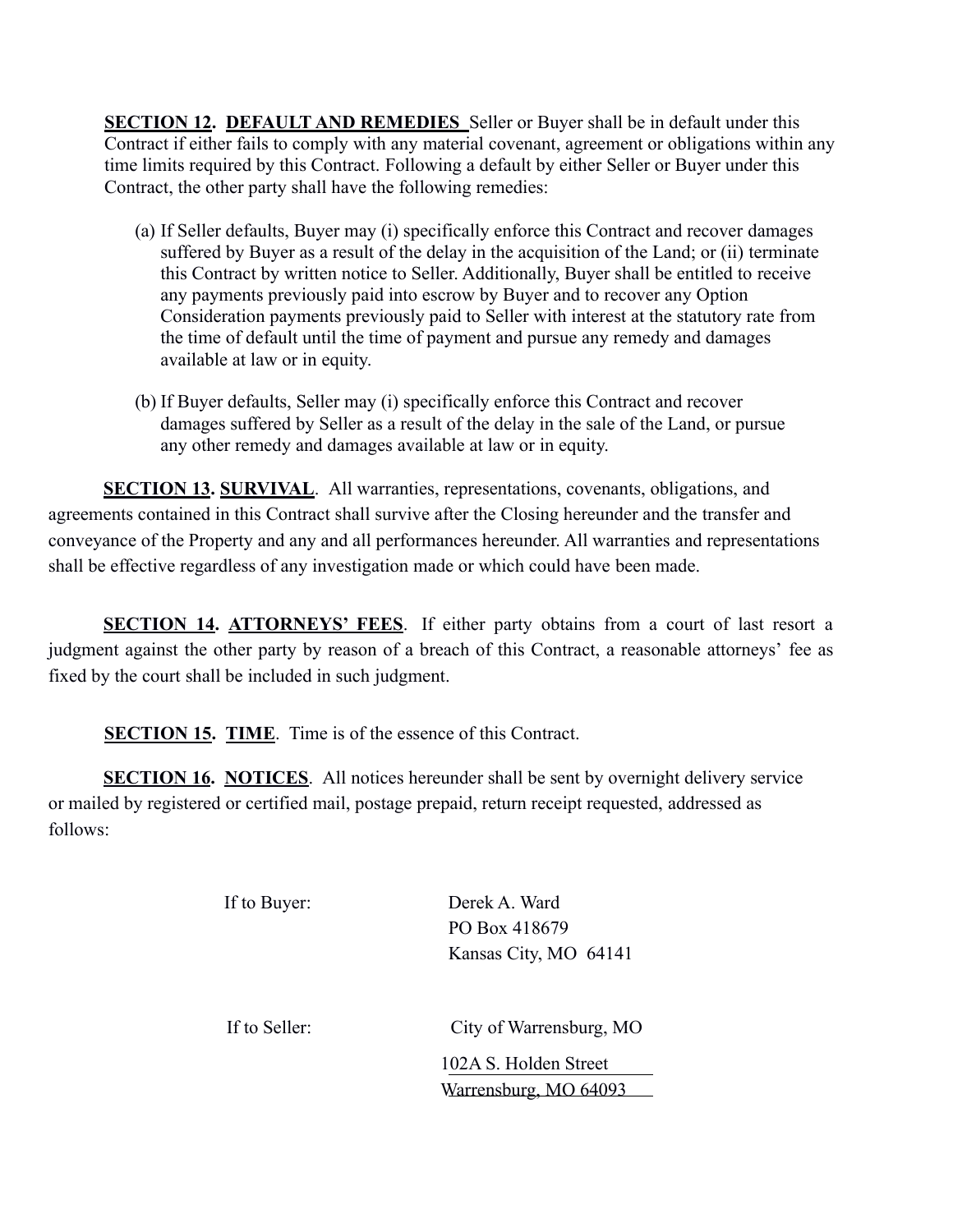Either party may designate a different address or addresses for itself by notice similarly given. Notices hereunder shall be effective upon documented receipt, or documented refusal, thereof, only.

 **SECTION 17. HEADINGS**. The headings in this Contract have been inserted for convenience of reference only and shall not be deemed to modify or restrict any provision hereof, nor be used to construe any such provision.

 **SECTION 18. GOVERNING LAW AND INTERPRETATION.** This Contract shall be governed by and construed in accordance with the substantive laws of the State of Missouri. The terms of this Contract have been negotiated by the parties, and each party has been represented by legal counsel, to the extent they deem necessary, in connection with this Contract and this real estate transaction. No provision of this Contract shall be interpreted for or against either party on the basis of authorship.

**SECTION 19. WAIVER**. No delay or omission by either of the parties hereto in exercising any right or power accruing upon the noncompliance or failure of performance by the other party under the provisions of this Contract shall impair any such right or power or be construed to be a waiver thereof. A waiver by either of the parties hereto of any of the covenants, conditions, or agreements hereof to be performed by the other party shall not be construed to be a waiver of any subsequent breach thereof or of any other covenant, condition or agreement herein contained.

**SECTION 20. SUCCESSORS AND ASSIGNS**. This Contract shall inure to the benefit of and bind the parties hereto and their respective heirs, executors, administers, personal representatives, successors and permitted assigns.

**SECTION 21. ESCROW AND CLOSING FEES.** Any escrow fees and fees to be paid to the Title Company as closing fees (exclusive of title insurance premiums and similar charges) shall be borne equally by Seller and Buyer.

**SECTION 22. OTHER COSTS AND EXPENSES**. All costs and expenses incurred by either party hereto in connection with this Contract or the transaction contemplated herein shall, unless otherwise provided herein, be paid by the party incurring the expense. Seller shall pay for the preparation of a Corporate Special Warranty Deed. Buyer shall pay for the recording of the Corporate Special Warranty Deed and any other documents which require recording.

**SECTION 23. COUNTERPARTS.** This Contract may be executed in any number of counterparts with the same force and effect as if all signatures were appended to one document, each of which shall be deemed an original. Execution and delivery of this Contract by portable document format ("PDF") copy bearing the PDF signature of any party hereto shall constitute a valid and binding execution and delivery of this Contract by such party. Such PDF copies shall constitute enforceable original documents.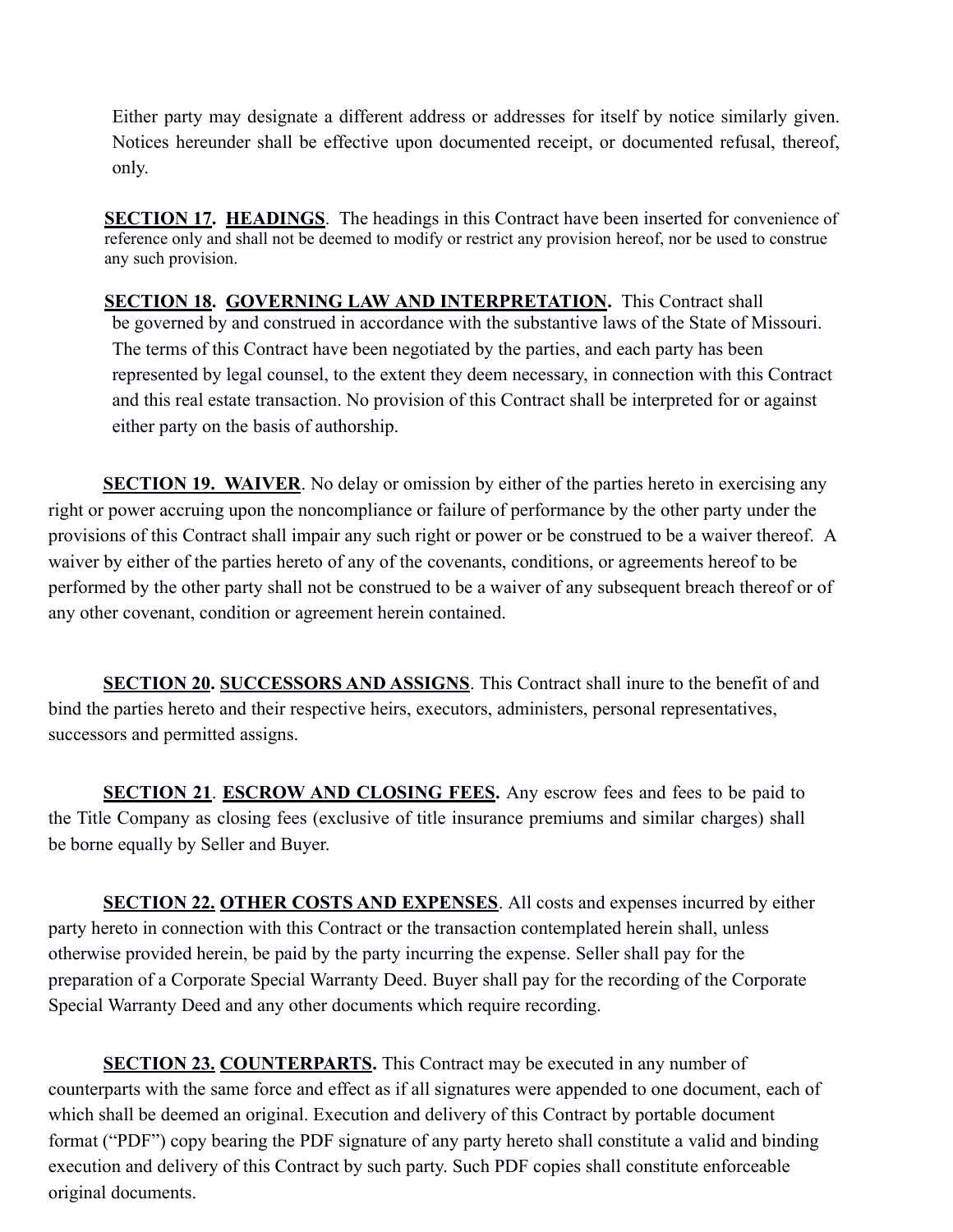**SECTION 24. RISK OF LOSS AND CASUALTY LOSS**. The risk of loss shall be upon the Seller until Closing. Seller agrees to perform ordinary and necessary maintenance, upkeep and repair of the Property and to keep the improvements on the Property fully insured until Closing. In the event the Property is materially damaged by fire or other natural or man- made elements prior to time of Closing then both the Buyer and Seller each have the right to cancel this Contract with the Title Company refunding the Option Consideration payments to Buyer, and thereupon, all rights and obligations of Buyer and Seller shall terminate under this Contract.

**IN WITNESS WHEREOF**, the parties have executed this Contract as of the date first above written.

#### SELLER:

|               | By: $\qquad \qquad$         |
|---------------|-----------------------------|
|               |                             |
|               |                             |
|               |                             |
|               |                             |
|               |                             |
|               |                             |
| <b>BUYER:</b> |                             |
|               |                             |
|               | $\mathbf{By:}\_\_\_\_\_\_\$ |
|               |                             |
|               | Title:                      |